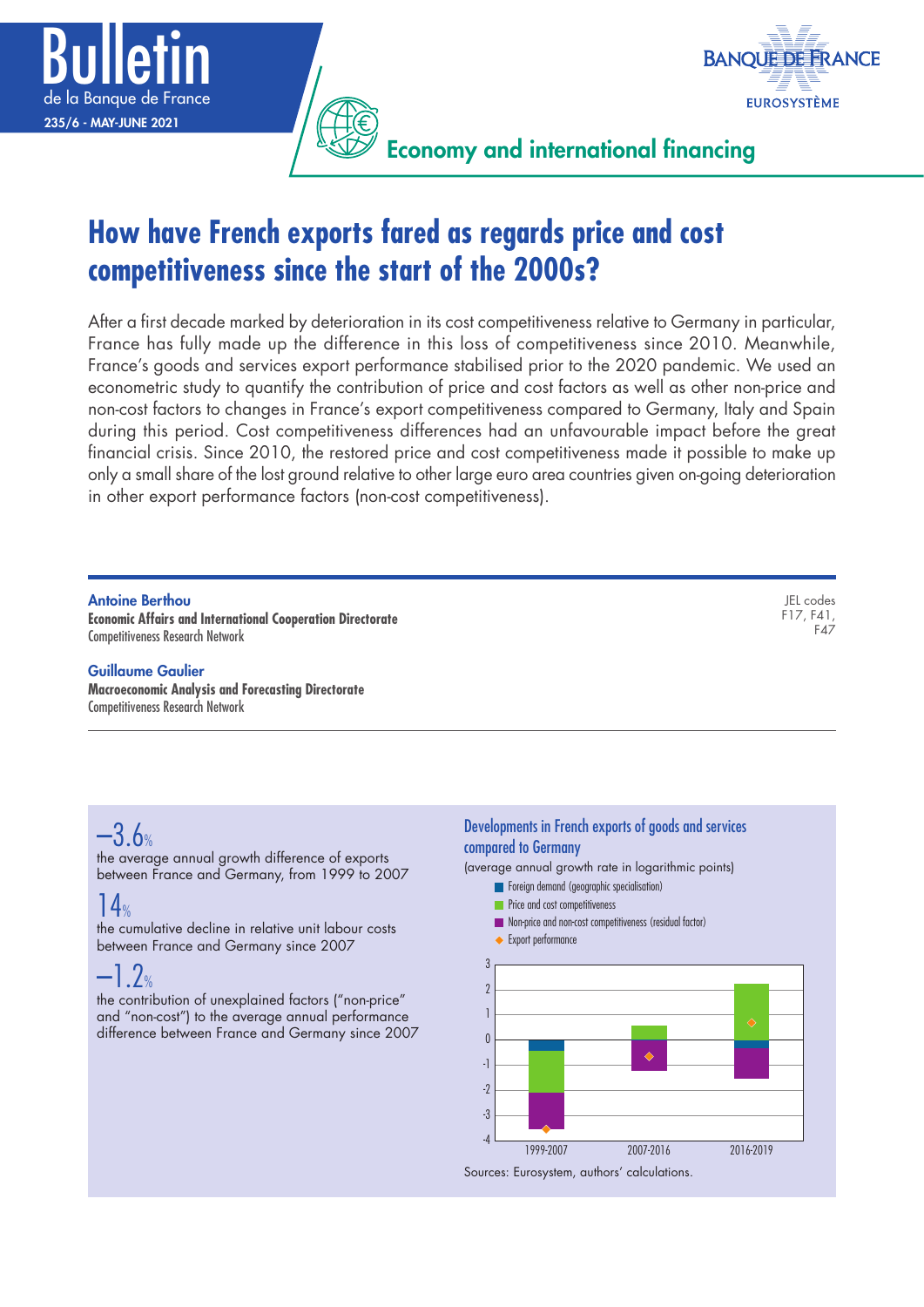





### **1 France's market share of exports has stabilised in the past decade**

After a marked deterioration between the start of the 2000s and the great financial crisis of 2008‑10, France's market share for exports of goods and services has stabilised since 2010 (see Chart 1). Indeed, the macroeconomic "performance" of French exports, measured by the ratio of exports (in value or volume) relative to foreign demand,<sup>1</sup> stabilised at the end of the financial crisis. This trend break also occurred in Italy and Spain, which experienced significant nominal adjustments at the height of the sovereign debt crisis.

In 2019, just before the pandemic, France was in the process of recovering export market share, whereas Germany's export performance decreasing due in part to temporary difficulties in the automotive sector.

The Covid-19 crisis had a major impact on French exports in 2020. The deterioration in export performance was

mainly due to unfavourable specialisation, with the significant share of the aeronautical sector (see Berthou and Gaulier, 2021). Similarly, travel restrictions significantly weakened French exports of services. In Spain, the highly unfavourable export performance in 2020 also resulted from the collapse in demand for travel, which is not reflected in the foreign demand indicator.

The year 2020 was atypical in terms of the role of sectoral specialisation, since global demand in the aeronautics sector generally used to favour French exports. Overall, France's specialisation proved to be an asset as of the mid-2000s, even relative to Germany (see Gaulier *et al.*, 2013 – Table 3, updated in Bas *et al.*, 2015). The growth of travel in international trade also benefited France, albeit to a lesser extent given the significant regional specialisation in this sector (less dynamic European markets – see Camatte and Gaulier, 2018). Lastly, services excluding travel were a growth driver for France's foreign trade between 2000 and 2019 (see Bui Quang and Gigout, 2021).



#### C1 Goods and services export performance of the euro area's four largest economies (index = 100 in 2000)

Sources: Eurosystem, authors' calculations.

Note: Export performance is defined as the ratio of exports to foreign demand. Foreign demand is expressed in value and calculated by combining foreign demand in volume and prices of competitors.

1 Foreign demand is calculated using the weighted average of imports for export trading partners. It therefore reflects differences in demand due to the geographic breakdown of exports excluding those related to sectoral specialisation (e.g. in 2020, France's aeronautical sector and Spain's tourism sector).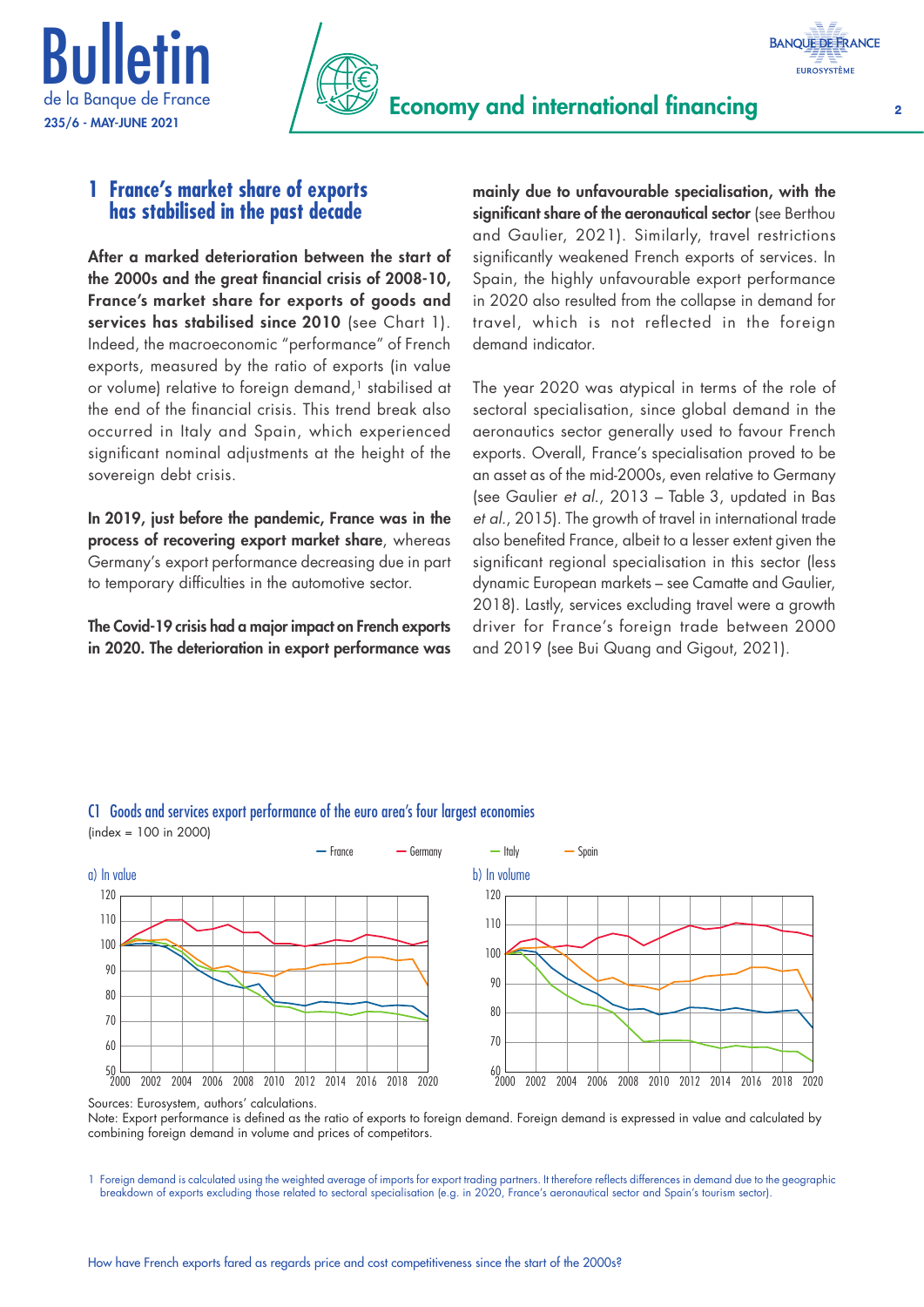



### **2 France's cost competitiveness has improved since 2008**

France has significantly improved its cost competitiveness relative to Germany following a lengthy period of deterioration (see Chart 2 and Box 1). Since 2008, the cumulative decline in France/Germany relative unit labour costs (ULCs) was approximately 14%. Just before the pandemic, France had therefore completely recovered its loss of cost competitiveness relative to Germany observed since the early 2000s. Nevertheless, between 2008 and 2017 France saw its cost competitiveness decline relative to Spain, which experienced a significant drop in its wage costs during the euro area sovereign debt crisis.

### C2 Unit labour costs (ULCs) in the euro area's four largest economies and cost competitiveness ratio between France and Germany

(overall economy, index = 1 in 2007)

a) ULCs France, Germany, Italy, Spain b) ULC France/ULC Germany



Sources: National accounts, authors' calculations



### BOX 1

### Long-run cost competitiveness between France and Germany

### **Methodology**

Using OECD data (STAN database),<sup>1</sup> we can calculate unit labour costs (ULCs) over a long period since 1970, and the CEPII data (CHELEM database)<sup>2</sup> allows us to compare export performances since 1967.

In these two databases, Germany was exclusively the Federal Republic of Germany (FRG) before 1991. Furthermore, in this study, two versions of national accounts data are used, before and after 1991, in order to analyse Germany over a long period. This break in the data requires caution when interpreting long-term trends.

Over a long period, the effects of specialisation (notably sectoral) account for a share of the performance. Relative exports are therefore used here without comparing them to the foreign demand indicator that incorporates sectoral developments. Similarly, the ability to maintain prices or high margins is a competitiveness factor, which justifies the use of export data in value for this exercise. …/…

**BANQUE DE FRANCE EUROSYSTÈME**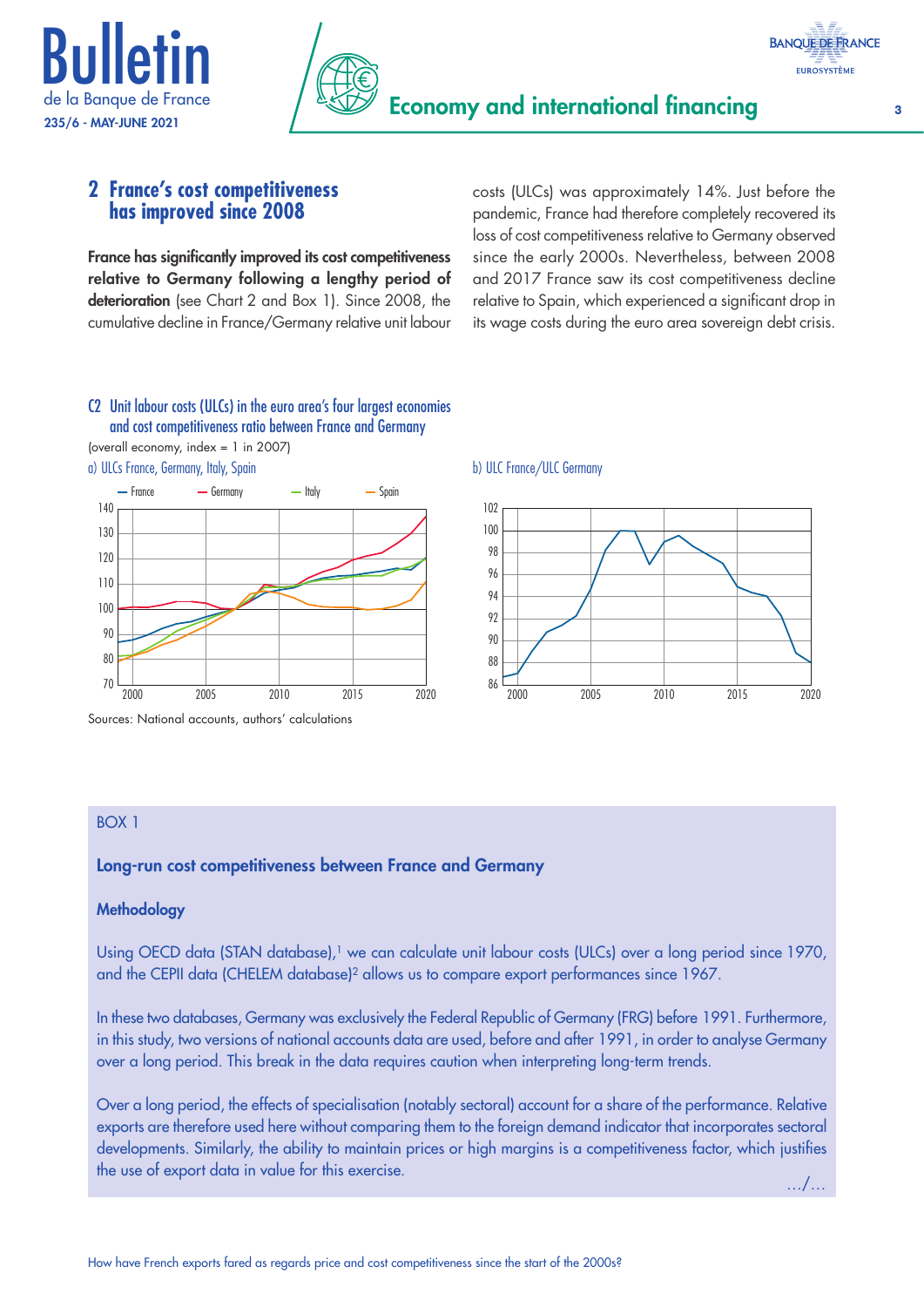



ULCs are calculated for the overall economy, since the non-traded sector contributes to cost competitiveness through input costs.

#### Main observations

Changes in cost competitiveness and in France/Germany relative export developments can be analysed using three periods since the 1980s.

From the mid-1980s to the mid-1990s, competitive disinflation in France combined with the effects of German reunification helped significantly improve France's relative unit labour costs (ULCs). This period was also characterised by an improvement in France's export performances relative to Germany, which lasted until the end of the 1990s and the entry into the euro.

Since the entry into the euro and the 2008-09 financial crisis, however, Germany's wage moderation led to a deterioration in France's cost competitiveness and exports relative to Germany.

Between 2008 and 2019, France made up for most of this deterioration in cost competitiveness relative to Germany observed as of 2000 thanks to the combined effects of accelerating wage growth in Germany and cost reduction efforts in France (Tax Credit for Competitiveness and Employment or CICE), Responsibility and Solidarity Pact, etc.). Nevertheless, the deterioration in France's relative export performance continues, albeit at a slower rate. This suggests that other factors (non-cost competitiveness) are continuing to hamper French exports.

### Ca Ratio of unit labour costs between France and Germany





Sources: OECD (STAN database), European Commission (AMECO database); author's calculations.

Notes: for the STAN database, SNA 1993 standard until 1991 and SNA 2008 standard as from 1991.

Unit labour costs (ULCs) calculated for the overall economy. For Germany, FRG data before 1991.

Final year, 2019, obtained using the growth rate of ULCs in the AMECO database.





Sources: CEPII (CHELEM database), author's calculations Note: For Germany, FRG data before 1991.

1 Structural analysis database.

2 Harmonised accounts on global trade and the economy.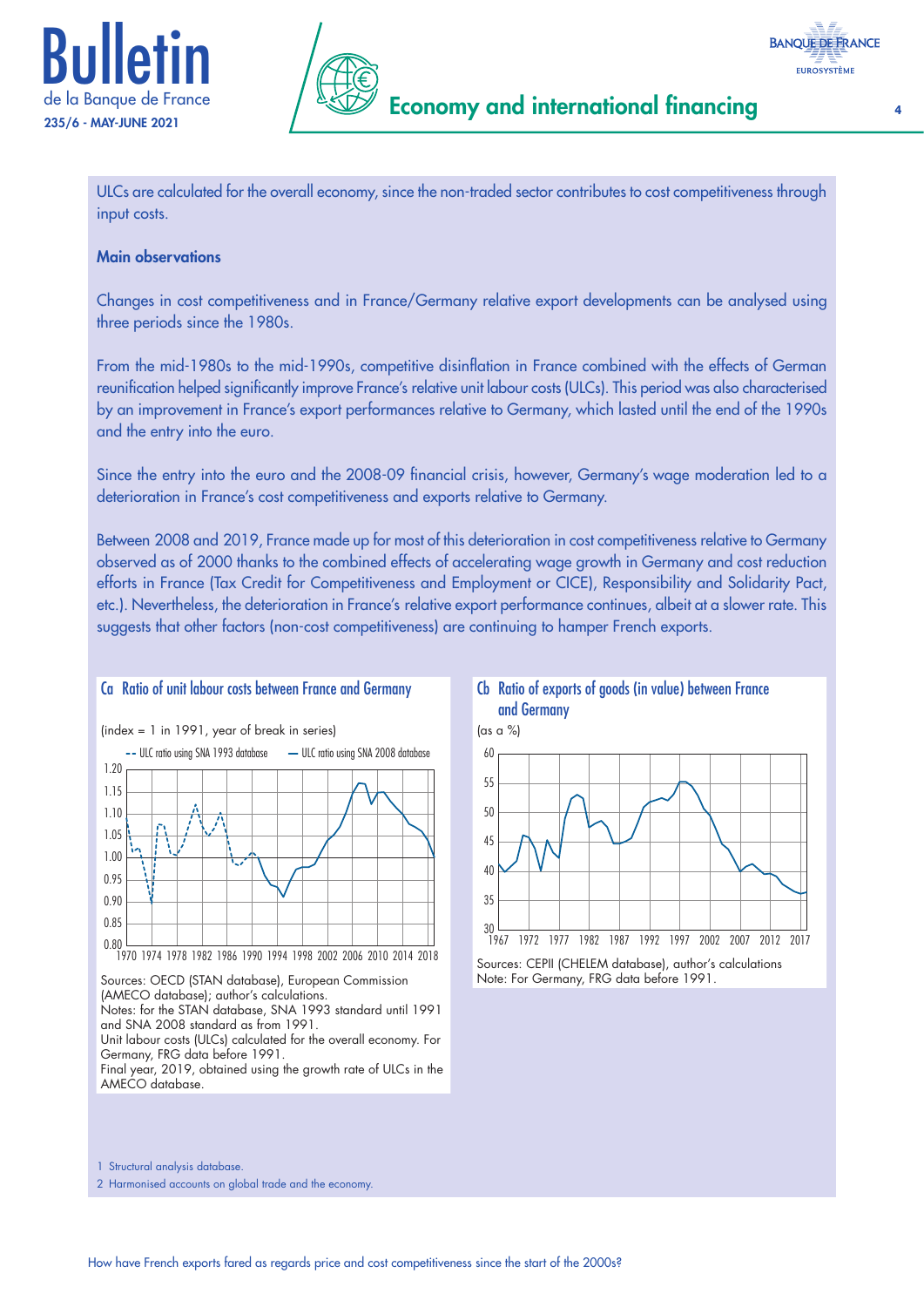



## **3 Non-price and non-cost determinants of French exports**

### Breakdown of determinants of export competitiveness

Using a breakdown of export competitiveness determinants (see Box 2) for the four largest euro area economies (France, Germany, Italy and Spain) we distinguish the factors attributable to (i) the geographic structure of exports, (ii) price and cost competitiveness,<sup>2</sup> and (iii) a residual factor, or non-price and non-cost competitiveness.

In the France-Germany comparison for the period 1999- 2019, we identify three sub-periods (see Chart 3).

• Before the Great Recession, from 1999 to 2007, France experienced a sharp deterioration in its export competitiveness relative to Germany. This trend was mainly due to the deterioration in price and cost competitiveness, deterioration in non-price and non-cost competitiveness and, to a lesser extent, a less favourable geographic breakdown of demand from trading partners than was the case for Germany.

- During the Great Recession and until 2016, France's export performance relative to Germany continued to deteriorate, but at a slower pace, thanks mainly to the improvement in price and cost competitiveness. However, the share not explained by differences in the changes in market shares between the two countries (non-price competitiveness) still affect France's export performances.
- Between 2016 and the eve of the Covid-19 crisis, France's export performance improved thanks to the recovery in price and cost competitiveness. Nevertheless, non-price and non-cost competitiveness continues to adversely affect French exports.

### C3 Developments in exports of goods and serves (in volume) of France relative to Germany

(average annual growth rate in logarithmic points)



Sources: Eurosystem, authors' calculations.

2 Cost competitiveness is measured by the ratio of unit labour costs (total cost of labour for the overall economy divided by real GDP) to export prices. Price competitiveness is measured using the price of French exports relative to competitors' export prices. The contributions of the two variables are first added together (see Chart 3a) then presented separately (see Chart 3b).

**BANQUE DE FRANCE EUROSYSTÈME**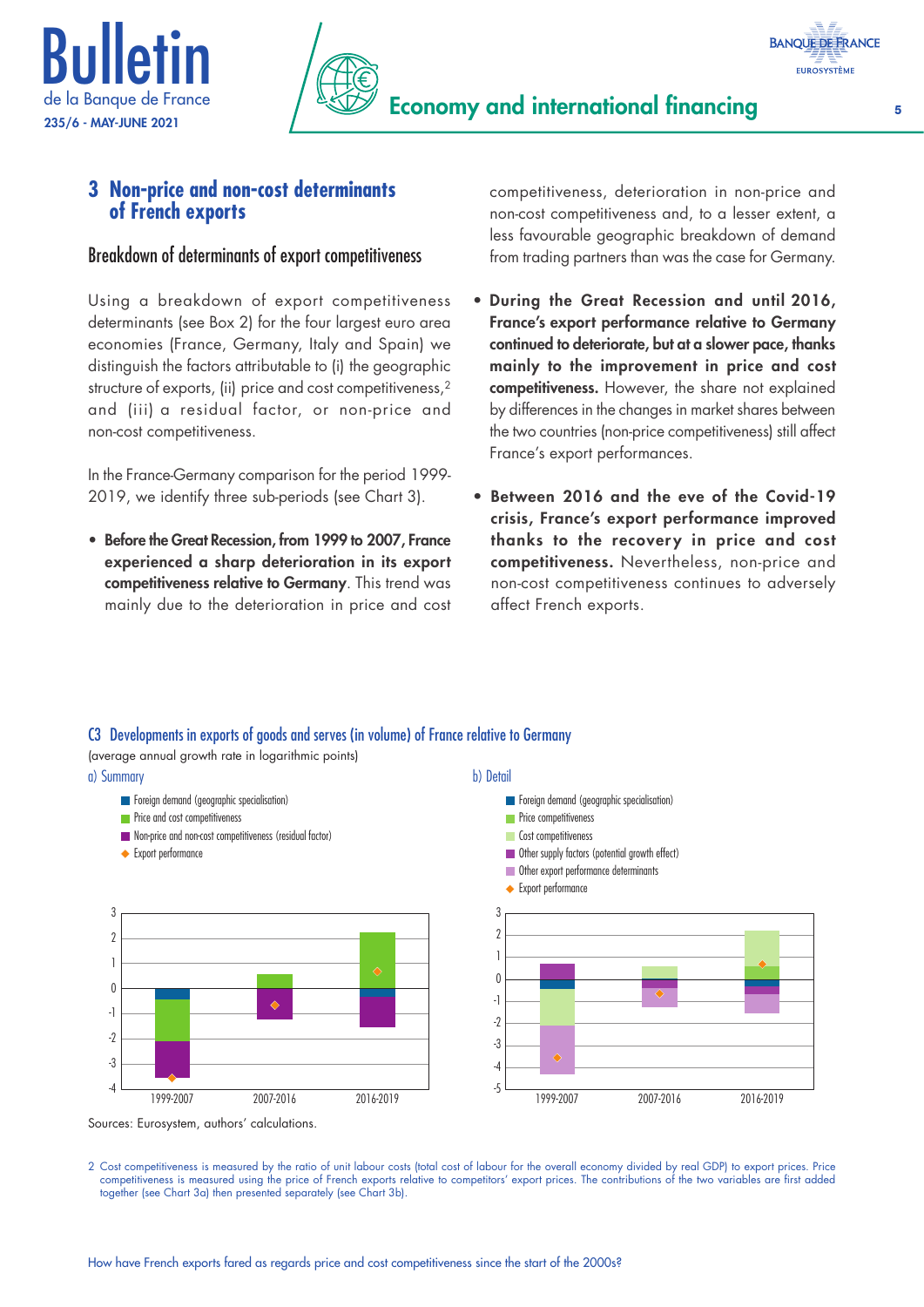



**BANQUE DE FRANCE EUROSYSTÈME** 

France's export performance over the 2016-19 period is mainly attributable to the significant improvement in cost competitiveness (see Chart 3b above). This improvement helps support the profit margins of companies located in France, which fosters investment in research and development or investment in additional production capacity.

Price competitiveness also seems to play a favourable role, albeit to a lesser extent in the most recent period. French companies probably chose to shore up their profit margins instead of engaging in price competition. Overall, however, it remains very difficult for two reasons to distinguish precisely between cost competitiveness and price competitiveness using our estimates. First, the export deflator is an imperfect measure of the price set by individual exporters, which leads to a statistical risk related to the measurement of export price indices for France and its competitors. Second, price competitiveness is inherently linked to the "quality" of products sold, which in turn depends on companies' research and development efforts and hence on their profit margins.

During the 2016‑19 period, French exports remained at a disadvantage as regards non-price and non-cost competitiveness relative to Germany (see Chart 3b, "Other determinants of export performance"). Two factors account for the deterioration of this non-price and non-cost competitiveness. First, we observe a deterioration in potential supply (measured by potential GDP), which in our data, for example, is a proxy of the role played by the density of the industrial fabric in France. Second, the "other determinants of export competitiveness" in Chart 3b represent the "residual factor" of our export equation, which records all of France's other determinants of export performance not captured in the variables used in the econometric model. Overall, for the most recent period, France's insufficient non-price and non-cost competitiveness continues to adversely affect exports relative to Germany, despite the improvement in corporate profit margins (thanks to a decrease in unit labour costs in France relative to Germany), which should foster new investments, in particular in research and development. One plausible explanation is that the research and development efforts, for example, can only sustain non-price and non-cost competitiveness after a period

of a few years. Another possible explanation is that the recovery in profit margins of companies located in France has underpinned activity thanks to increased profitability but without fostering new investments that boost exports.

Lastly, demand effects related to the geographic breakdown of French exports had a neutral or slightly negative impact on performance relative to Germany.

Compared to Italy and Spain (see Charts 4 and 5 below), France enjoyed a price and cost competitiveness advantage before the Great Recession (1999-2007). However, this advantage was entirely offset by a relative disadvantage in terms of non-price and non-cost competitiveness. During the 1999-2007 period, France's export performance relative to these economies was very comparable.

During the Great Recession and the euro area sovereign debt crisis, France appeared to improve its non-price and non-cost competitiveness relative to Italy in particular, but that could be due to financing difficulties experienced by Italian companies at the height of this crisis and the fragility of the Italian banking sector during that period.

### C4 Trend of French exports of goods and services (in volume) relative to Italy



(average annual growth rate in logarithmic points)

Sources: Eurosystem, authors' calculations.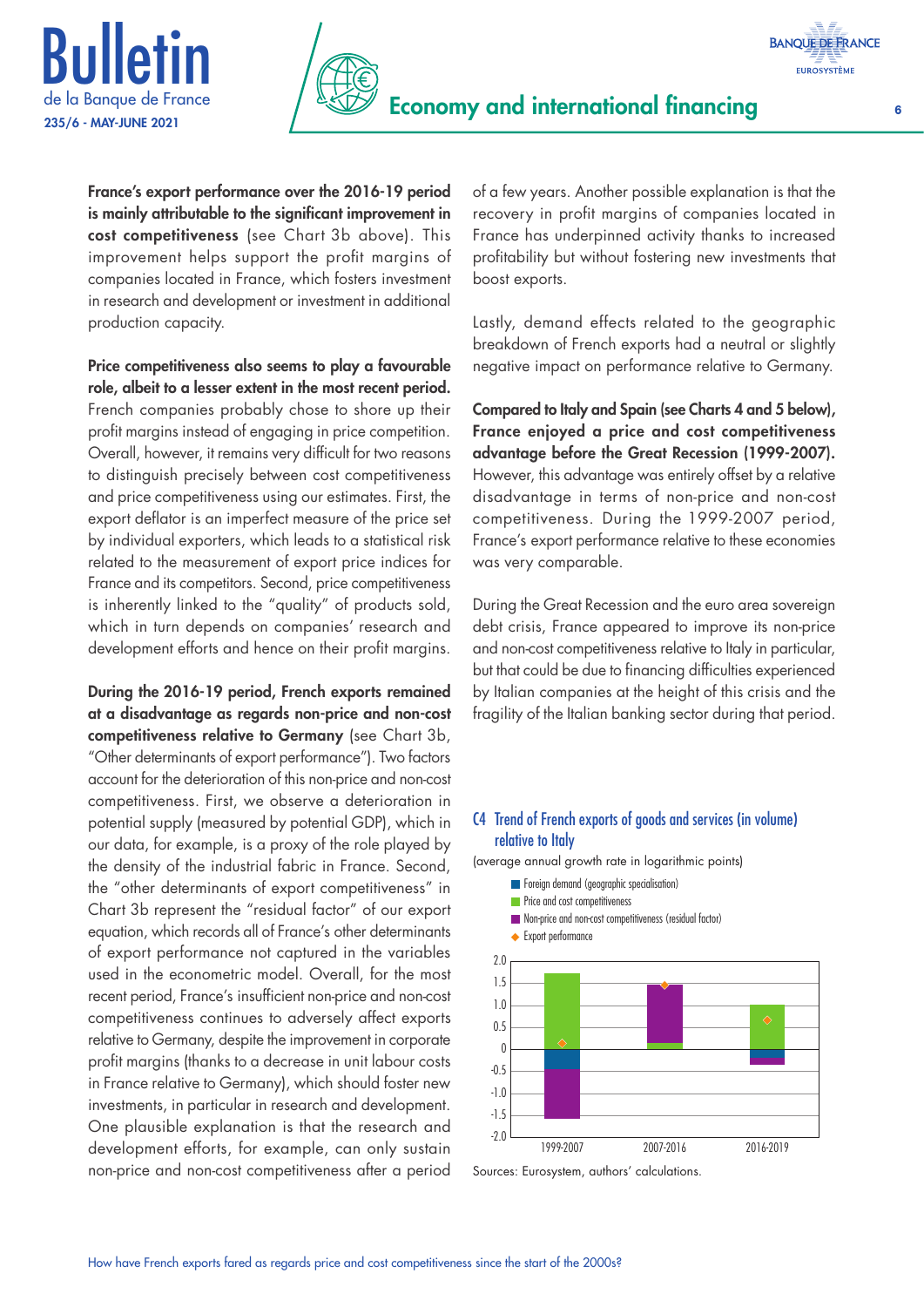



### C5 Developments in French exports of goods and services (in volume) relative to Spain

(average annual growth rate in logarithmic points)

- **Foreign demand (geographic specialisation)**
- **Price and cost competitiveness**
- **Non-price and non-cost competitiveness (residual factor)**



Sources: Eurosystem, authors' calculations.

During the more recent period (2016-19), France improved its export performance relative to Italy and to a lesser extent to Spain, thanks again to recovery in price and cost competitiveness. However, non-price and non-cost competitiveness continues to have a negative effect, albeit to a lesser degree relative to the period before the great financial crisis.

### What is meant by "loss of non-price and non-cost competitiveness"?

The results of our estimates highlight a recurring finding when analysing the export difficulties of French companies: they seem to be hampered more by a lack of non-price or non-cost competitiveness than from excessively high price levels. This has been observed in a number of research studies on French export competitiveness in the past decade.3 This non-price and non-cost competitiveness deficit appears to have a structural impact on French exports, whereas price or cost competitiveness gaps relative to our main euro area trading partners determine the magnitude of our losses in market share or our export performances, or their stabilisation, at least since France joined the euro.

This poorer non-price and non-cost competitiveness is not solely due to lower quality products manufactured and sold by French companies. At the macroeconomic level, for example, it can result from the choices of large groups in terms of how they organise their production. These groups choose where to locate their companies based on a number of factors: labour cost differences, corporate tax rates (Aussilloux et al., 2020), employee training and its suitability for production needs, centrality of a production site and sub-contractor network density. The centrality of Germany's geographic industrial base, notably with the proximity of a very dense sub-contractor network in its eastern neighbours, undoubtedly helped it maintain its position in the value and export chains thanks to reduced costs for production inputs. Production site competition is increasingly seen at the regional level (Europe) as opposed to the global level (Berthou et al., 2020), as evidenced by the automotive sector.

Moreover, cost competitiveness and non-cost competitiveness may be linked. German industrial companies, for example, were able to preserve their industrial base at the national level by negotiating wage moderation in exchange for keeping jobs at sites that use productivity-enhancing robotisation (Dauth et al., 2021). Germany's corporate governance model and in particular the closer proximity of decision-making centres and production sites helped to promote this type of agreement (Vicard, 2020).

In addition to the choice of industrial company locations, the size of the residual factor in our export equations also measures the ability of French companies to respond to demand from their main trading partners. This ability depends on France's sectoral specialisation (generally favourable before the Covid-19 crisis), the geographic breakdown of our export markets (slightly unfavourable before 2020), and also a "performance" effect. This latter effect can be explained by several factors: product line positioning, technological content of products sold, complementarity between competitiveness of supply in goods and services, degree of participation in international supply chains, management quality or even export financing constraints.

3 See in particular Berthou and Emlinger, 2011, Bussière et al., 2014, Bas et al., 2015, or Emlinger et al., 2019.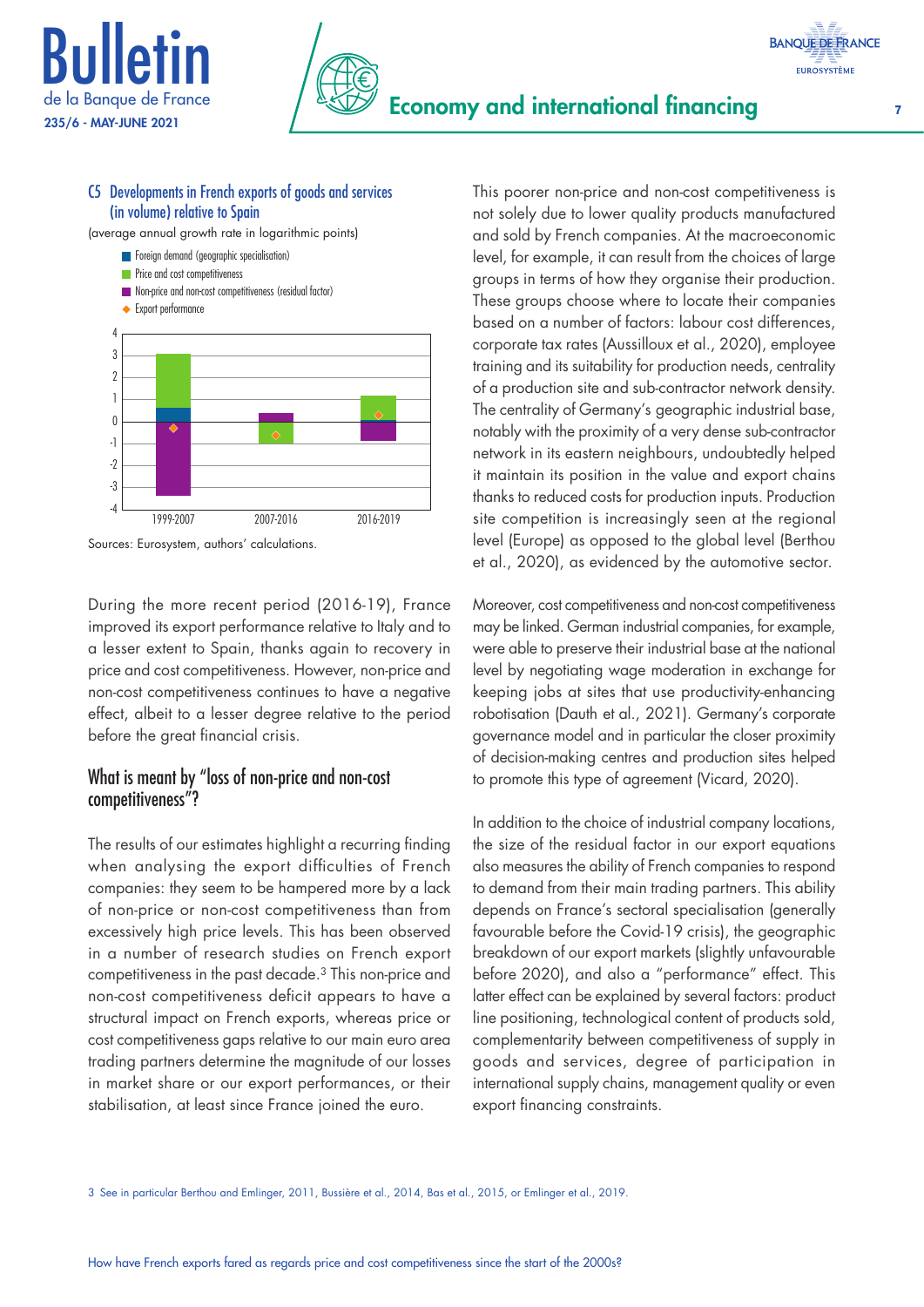



# Economy and international financing 8

### BOX 2

### Econometric model: export equations

The model is estimated using panel data because it seeks essentially to assess the differences between the four largest euro area countries by considering homogenous responses to given variables. This panel estimate makes it possible to introduce time fixed effects (quarterly) that capture all common unobservable or hard-to-measure factors (in particular the emergence of new competitors). Country fixed effects capture gaps in average levels across countries (they disappear in the dynamic results presented here). Using both time and country effects provides more information for estimating interest coefficients.

Price competitiveness is measured by the ratio of the export deflator to the prices of competitors in euro. This variable shows a negative and high elasticity in absolute terms: –1.53. The estimates based on time series display elasticities that are generally less than half as large. Taking into account long-term supply and costs (see below) as well as unobserved factors common to the four European countries using the panel estimate (fixed country and year effects) may explain this high elasticity.

Prices cannot be a sufficient measure of competitiveness because of measurement errors but also because some companies are price takers and only export if the international price is greater than their unit cost. A change in costs increases or reduces the number of exporting companies without affecting prices. We choose to add to the relative price, which remains relevant for companies in imperfect competition, a cost variable equal to unit labour costs (for the overall economy) relative to the export price, i.e. the inverse of the price-cost margin. We obtain elasticity of –0.95, very close to the result obtained by Bussière et al. (2014) in a cross-section estimate for the euro area countries taking into account GDP as a supply variable (with unitary elasticity here as well).

Over the very long term, exports change in line with GDP. Potential GDP is used as a measure of the supply of goods and services and can capture a variety effect (marketing of a more differentiated supply capable of satisfying the demand from a greater number of consumers). The unitary elasticity is confirmed by the data and incorporated in the final model. The output gap, which corresponds to the difference between actual and potential GDP, does not enter significantly into the equation. The role of GDP does not appear to involve demand effects; however, the separation between potential GDP and the cycle is not self-evident, especially in the case of hysteresis.

Deviations from changes predicted by the model are measured by the equation's residual factor, which is specific to each country. This residual factor includes the effects of "non-price competitiveness" (product line positioning, market power, etc.) but also includes other unobserved factors, such as the consequences of globalisation strategies of multinational corporations (see Emlinger et al., 2019) as well as measurement errors and bias inherent in any statistical model. The suitability of sectoral specialisation to global demand is among the factors very imperfectly captured by potential GDP and thereby amplifying the unexplained factor.

**BANQUE DE FRANCE EUROSYSTÈME**